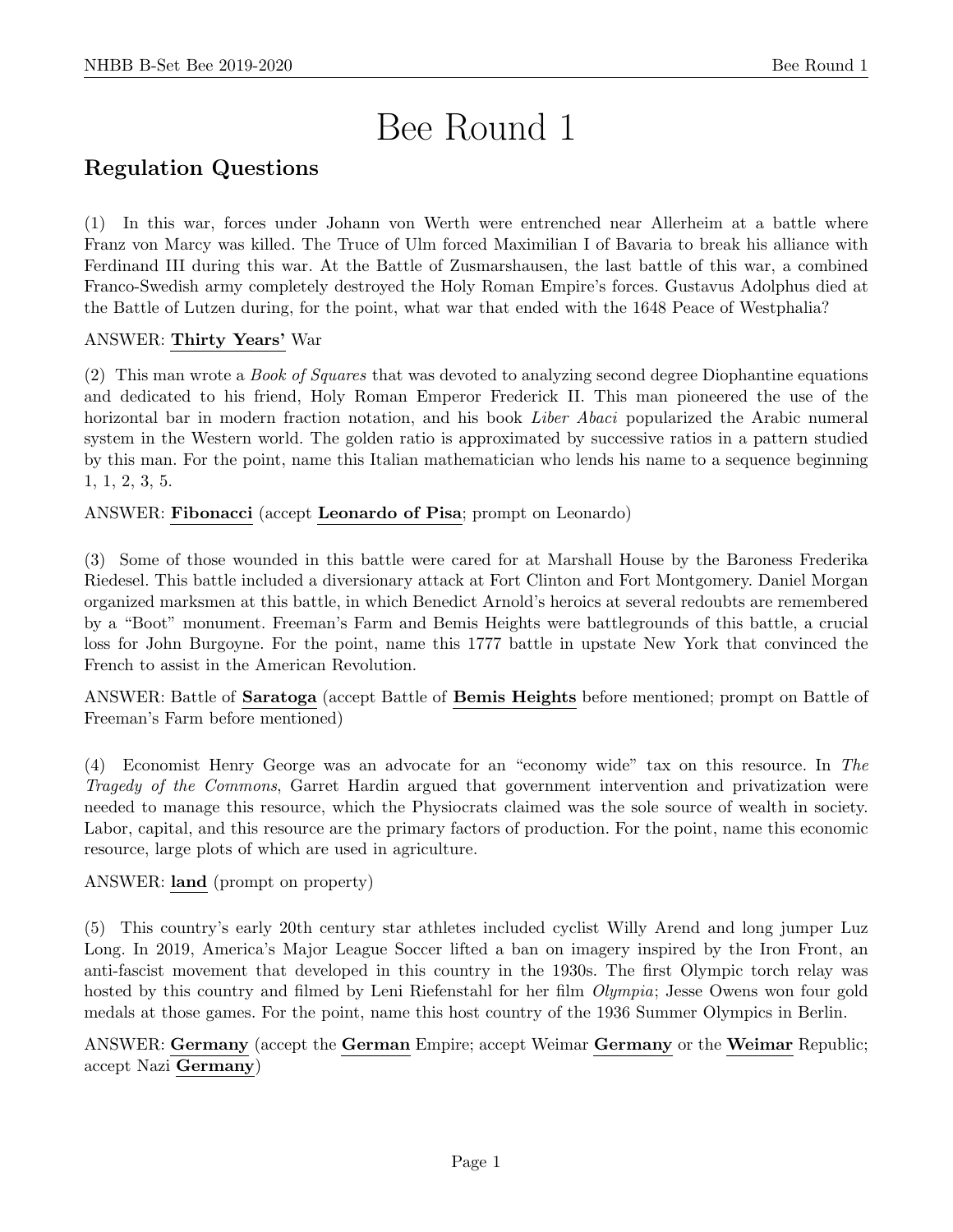(6) This leader overcame a coup when he was victorious at Khanwa against Rana Sanga's Rajput Confederation. In his early career, this leader lost control of both Samarkand and Ferghana to his rival Muhammad Shaybani, though he was able to claim Kabul from Ulugh Begh. This man was victorious against Ibrahim Lodi at the Frist Battle of Panipat, allowing him to establish his empire. For the point, name this father of Humayun and founder of the Mughal Dynasty.

#### ANSWER: Babur (accept Zahir ud-Din Muhammad)

(7) French painter Rosa Bonheur turns away from Napoleon to paint this man in an 1896 advertisement showing Bonheur's depiction of this man on horseback. This entrepreneur advertised "Real Sons of the Soudan" and "Genuine Cuban Insurgents" as opponents for staged battles in performances of his "Congress of Rough Riders of the World," which included Sitting Bull and Annie Oakley. For the point, name this American soldier and showman who organized a namesake Wild West Show.

#### ANSWER: Buffalo Bill (accept Colonel William Frederick Cody; prompt on "Bill")

(8) A pig farmer from this country led a rebellion against the Mongols and was named Ivaylo the Radish. A writer from this country, Georgi Markov, was assassinated via a ricin pellet fired from an umbrella. Bashi-bazouk forces massacred this country's civilians in the April Uprising, leading William Gladstone to denounce this country's "Horrors." This country gained autonomy from the Ottoman Empire in the Treaty of San Stefano. Todor Zhivkov once led, for the point, what Balkan country governed from Sofia?

#### ANSWER: Bulgaria

(9) A series of publications by James Callender prompted this man to expose a blackmail scheme involving over \$1,300 paid by this man to John Reynolds in order to keep an affair with his wife Maria secret. This man, Thomas Jefferson, and James Madison orchestrated the Compromise of 1790, in which state debts were assumed by the federal government and the capital was moved south; the assumption was key to this Cabinet member's plan for reforming the US economy. For the point, name this first US Secretary of the Treasury.

#### ANSWER: Alexander Hamilton

(10) Despite facing a numerically greater force, this man's forces emerged victorious at the Battle of Pun´a against natives and at the Battle of Las Salinas against Diego de Almagro. After the Battle of Cajamarca, this man took a leader hostage when that leader threw a Bible to the ground. This explorer later collected rooms full of gold and silver as ransom, but killed that leader, Atahualpa, anyway. For the point, name this Spanish conquistador who conquered the Inca Empire.

#### ANSWER: Francisco Pizarro González

(11) A piece of music from this country provided the tune for the national anthem of Biafra. For much of the 1990s and 2000s, until the appointment of Gustavo Dudamel, the LA Philharmonic's music director was a man from this country. A nationalist piece from this country was a protest against Russian censorship, and was written by the composer of The Swan of Tuonela. For the point, name this home country of Esa-Pekka Salonen and Jean Sibelius, who based some of his compositions on its national epic, the Kalevala.

#### ANSWER: Finland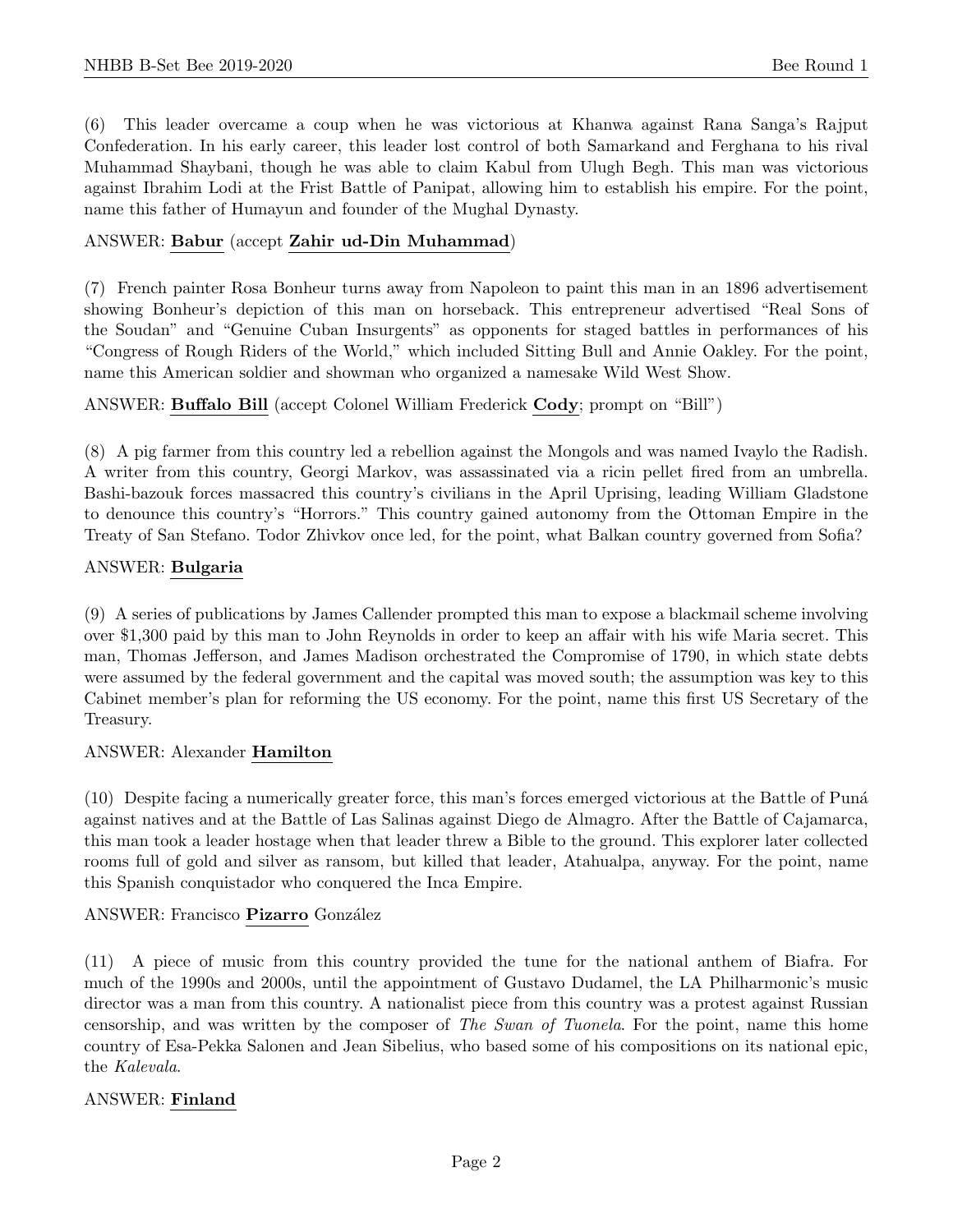(12) In this country, peasantry wielding staffs called nabbut agitated in the 19th century during the Ahmad Revolt. An Albanian Pasha seized control of this modern-day country in the early 1800s, starting a lucrative cotton growing industry. This one-time Britsh protectorate had its monarchy overthrown in 1952 by the Free Officers Movement. Farouk was the last king of, for the point, what North African country whose first presidents were Mohammed Naguib and Gamal Abdel Nasser?

#### ANSWER: Egypt

(13) Before this event, administrator Thomas Paine met with Ralph Abernathy, whose group protested this event as a "misplaced priority" of the government. William Safire wrote a conditional speech in case of disaster during this event; that speech was not delivered by Richard Nixon. This event, which attained a national goal set in 1961, featured Michael Collins manning the command module Columbia while the Eagle landed at Tranquility Base. For the point, name this NASA mission in which Buzz Aldrin and Neil Armstrong landed on the Moon.

ANSWER: Apollo 11 landing (accept answers related to the first Moon landing until "Moon" is read, and prompt after; prompt on just "moon landing"; prompt on "Apollo (missions)" alone)

(14) A series of reforms named for this dynasty reformed courts called Royal Audiences to give more power to peninsulares. This dynasty came to power after the eventual death of a ruler who "baffled Christendom by continuing to live," Charles II. The ascension of this dynasty led to a war in which the Duke of Marlborough won the Battle of Blenheim [BLEN-em]. This dynasty gained power in one country after the Treaty of Utrecht confirmed the ascension of Philip V. For the point, name this dynasty that ruled Spain after the Hapsburgs.

#### ANSWER: House of Bourbon

(15) Early in his career, this man successfully defended his country from Isidro Barradas and earned the nickname "Hero of Tampico." This man, who came to power after signing the Plan of Casa Mata in 1822 to overthrow Agustin Iturbide [ee-TOOR-bee-day], lost his leg during the Pastry War against France. Davy Crockett and Jim Bowie were killed in fighting against the forces of, for the point, what Mexican leader who was victorious at the Alamo?

ANSWER: Antonio Lopez de Santa Anna (or Antonio de Padua Maria Severino López de Santa Anna y Pérez de Lebrón)

(16) The first printing press in Britain's North American colonies was installed at this school. After emigrating to the US, Louis Agassiz became a geology professor at this university, whose presidents have included Increase Mather. This university's undergraduates live in houses named for the Lowell family, the Adams family, and John Winthrop. Radcliffe College was the sister school of, for the point, what Ivy League university along the Charles River in Cambridge, Massachusetts?

ANSWER: Harvard College (accept Harvard University)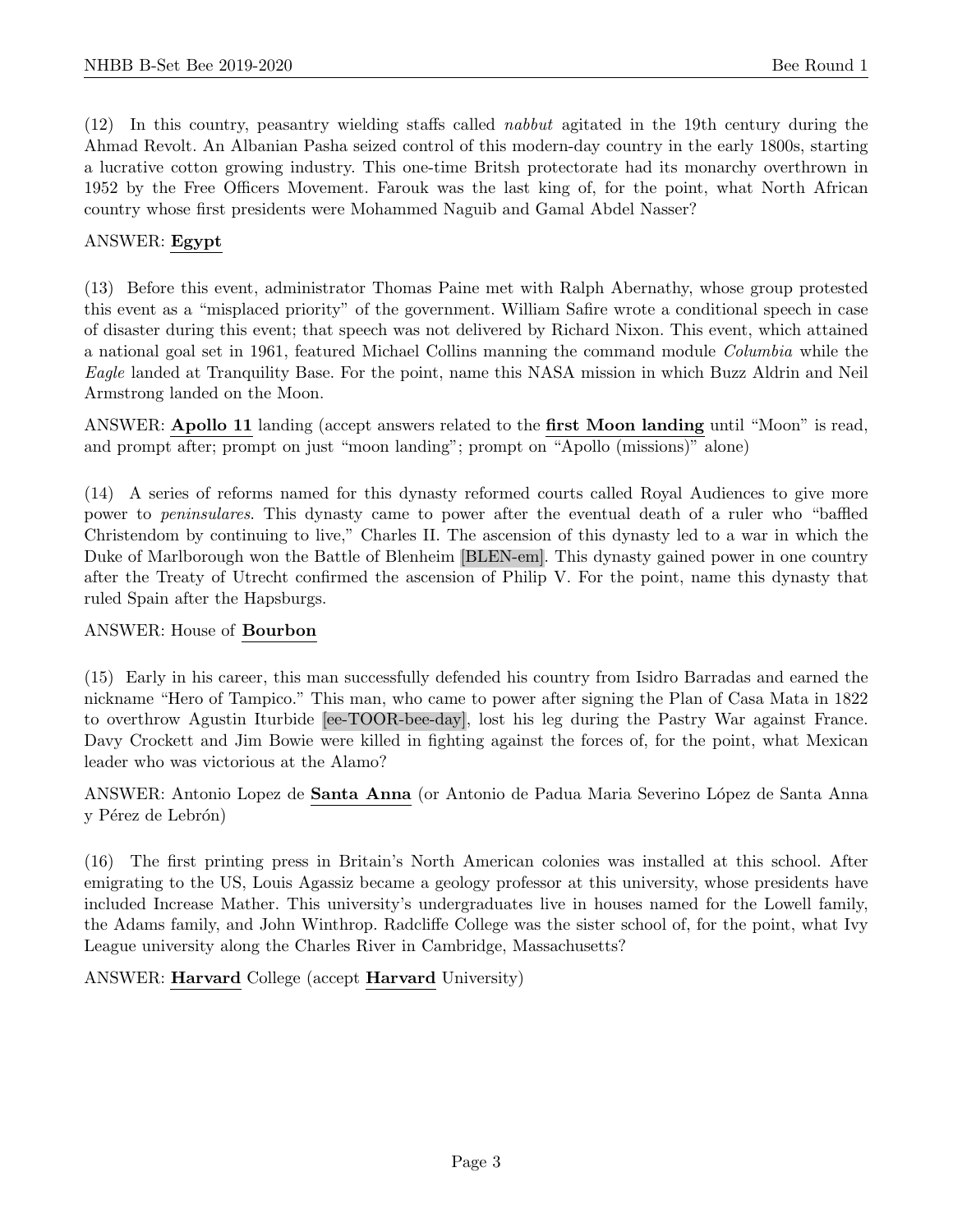(17) Lord George Bentinck and this politician led the Parliamentary opposition to the repeal of the Corn Laws. This politician controversially took direct loans from Lionel de Rothschild to purchase shares of the Suez Canal. This man, who represented Britain at the Congress of Berlin, granted his friend Queen Victoria the title of Empress of India by passing the Royal Titles Act. For the point, name this Conservative Prime Minister of Jewish descent, a rival of William Gladstone.

#### ANSWER: Benjamin Disraeli (accept Benjamin Disraeli, 1st Earl of Beaconsfield)

(18) The social democratic United Farmers held power in this province between 1921 and 1935, and the New Democrats under Rachel Notley swept to power in 2015. This province, the western part of the proposed Buffalo province, grew via oil and gas revenue after the Athabasca Oil Sands were harvested in the 20th century. Its economy was once dominated by farming and ranching, a heritage reflected in an annual "Stampede" held in its capital. For the point, name this Canadian province, between British Columbia and Saskatchewan, where Fort Calgary was built.

#### ANSWER: Alberta

(19) Rooms of the British Museum dedicated to this empire hold replicas of the Balawat Gates and artifacts recovered from a royal palace at Nimrud. King Menahem of Israel paid tribute to this empire's ruler Tiglath-Pileser III. This empire fell to a coalition of Babylonians and Medes after the death of its final strong ruler, Ashurbanipal. Nineveh was the capital of, for the point, what Mesopotamian empire that originated around the city of Assur?

ANSWER: Assyrian Empire (accept additional information, such as "Neo-Assyrian"; do not accept or prompt on "Syria")

(20) Traders in this state developed a pidgin language called Haida Jargon to speak with Europeans. This state's proposed Gravina Island Bridge to Ketchikan gained the nickname "Bridge to Nowhere" by critics of Senator Ted Stevens. This state's agricultural Kenai Peninsula is bordered by an arm of the Cook Inlet. The Stampede Trail is in a park in this state whose name means "The High One" in Athabaskan. A historic dog race ends at the city of Nome in, for the point, what state that contains Denali and the city of Anchorage?

#### ANSWER: Alaska

(21) This man besieged a "Straw City" at Alessandria while trying to depose Pope Alexander III, and failed to negotiate peace at Montebello. Four Bolognese jurists ruled that this man had divine right in the Diet of Roncaglia. This emperor supported antipope Victor IV and feuded with the Lombard League. This emperor diverted some of Saladin's forces from the Battle of Acre after joining a coalition with Philip Augustus and Richard the Lionheart. For the point, name this Holy Roman Emperor who drowned in the Third Crusade and was nicknamed for his red beard.

ANSWER: Frederick I Holy Roman Emperor (or Frederick Barbarossa; prompt on Frederick alone)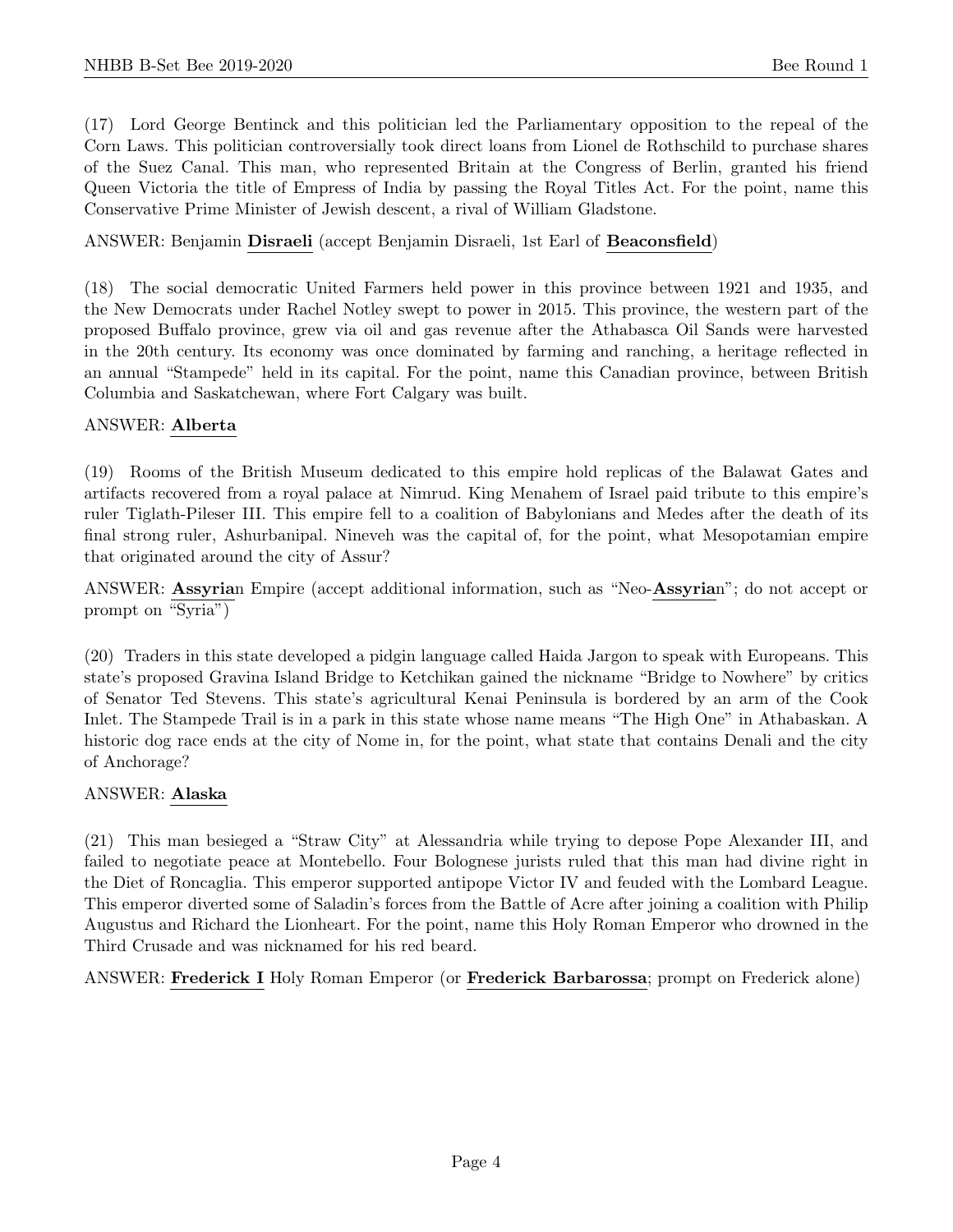(22) This case's ruling prompted Virginia governor Thomas Stanley to create the Gray Commission. The massive resistance movement began in response to this ruling, which was influenced by a series of doll tests carried out by Kenneth and Mamie Clark. This case's ruling, which was to be implemented with "all deliberate speed," overturned the doctrine of "separate from equal" from Plessy v. Ferguson. For the point, name this 1954 Supreme Court case that ruled that segregated public schools were unconstitutional.

ANSWER: Brown v. Board of Education of Topeka, Kansas

(23) In this novel, Gaspard signs his name as "Jacques" in a note that he leaves as a political gesture after murdering a nobleman who had run over and killed his son with a carriage. A doctor in this novel obsessively takes up shoe-making during an eighteen-year imprisonment in the Bastille. Sydney Carton is executed after switching places with a condemned aristocrat in, for the point, what Charles Dickens novel set during the French Revolution?

#### ANSWER: A Tale of Two Cities

(24) In an attempt to justify this event, operatives led by Alfred Naujocks took over a radio station and sent an inflammatory message during the Gleiwitz Incident. "Case White" was the plan for this event, which called for an assault from three directions, including from East Prussia. The Molotov-Ribbentrop Pact secured Soviet involvement in this event, which began on September 1, 1939. For the point, name this act of German aggression that triggered World War II and resulted in the capture of Warsaw.

ANSWER: Nazi Germany's invasion of Poland (prompt on descriptions of the start of World War II before mentioned)

(25) This leader's comment that one should check their complacency as often as washing their face is quoted in a chapter called "Criticism and Self-Criticism." This man succeeded Otto Braun after a disagreement in strategy at the Zunyi Conference. This leader, who used the Battle of Luding Bridge as propaganda, took power in a campaign that included the Long March and attempted to purge Western ideals through the Cultural Revolution. For the point, name this founder of the communist People's Republic of China.

#### ANSWER: Mao Zedong (or Mao Tse-tung)

(26) This historical period was characterized by the Dunning School as a failure, and historian Eric Foner called it "America's Unfinished Revolution." Hiram Revels represented Mississippi as the first African-American Senator during this period, in which carpetbaggers and scalawags gained control of local politics in the South. The election of Rutherford B. Hayes and the Compromise of 1877 ended, for the point, what era in which the South was re-incorporated into the United States after the Civil War?

#### ANSWER: Reconstruction